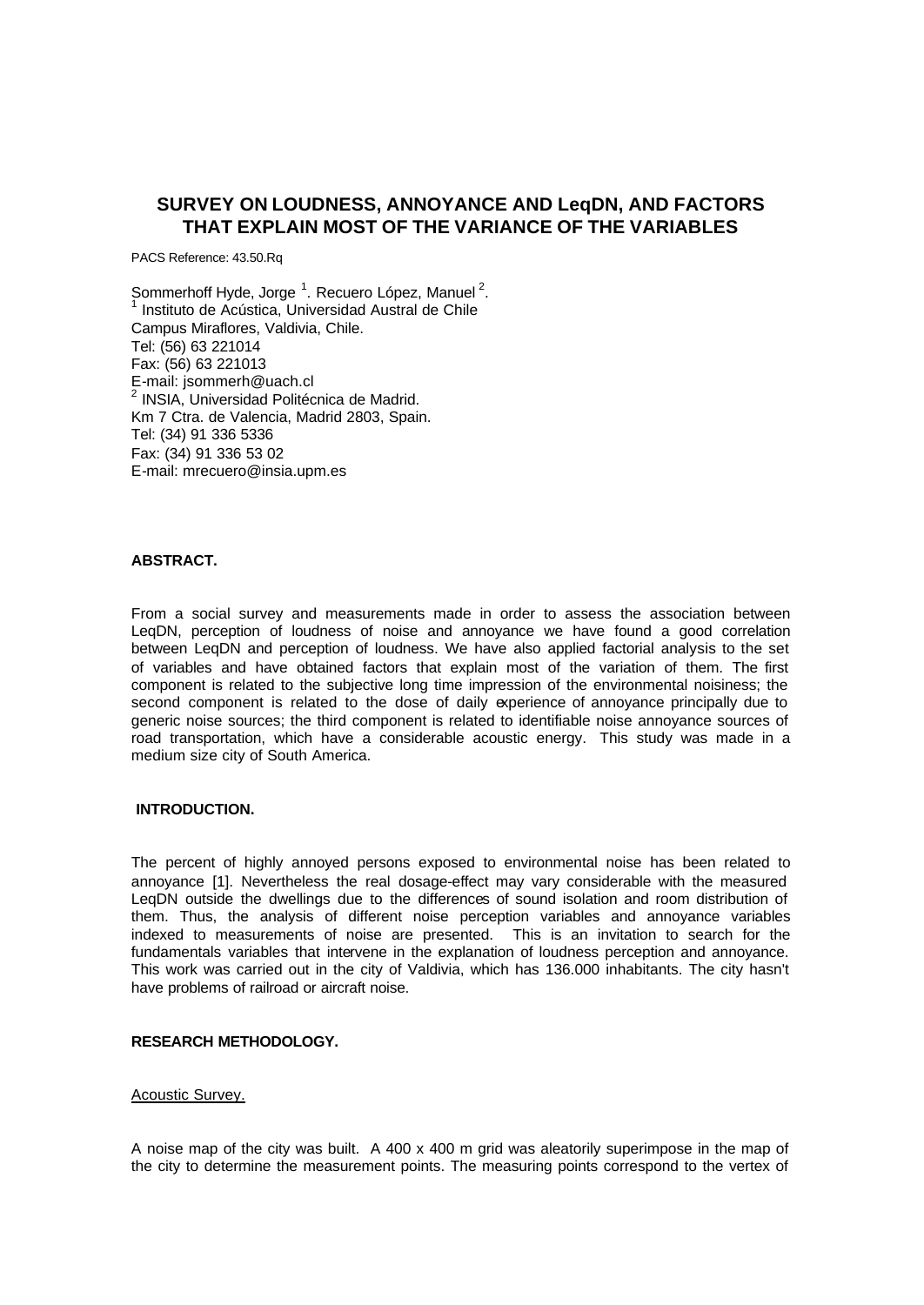the squares. A total of 115 measuring points were established in the city.

During one week a 24-hour sampling schedule was devised to determine measuring periods on the working days of the week. Measurements were made in a representative point of the city. Seven measuring periods were established in the following time hours; 07:00 to 11:00, 11:00 to 14:00, 14:00 to 18:00, 18:00 to 22:00, 22:00 to 01:00, 01:00 to 04:00 and 04:00 to 07:00.

From 07:00 to 22:00 the one minute Leq(A) in each period is fairly constant. From 22:00 to 04:00 there is constant decay of the one minute Leq(A) of 2.5 dB/h. As a 20 minute Leq(A) was measured as a representation of each period, measurements made in time hours between 22:00 – 04:00 hrs. were corrected adding -2.5 dB, 0 dB or +2.5 dB, depending if the measurement was made at the beginning, middle or end of the period. Care was taken in measurements made between 04:00 and 07:00 so to have representative values.

Noise level measurements were made according to ISO 1996-2. All measurements were made with a portable integrating sound level meter Quest 1400, previously calibrated and checked in each measurement. Measures where taken under fair weather conditions and always with a windscreen attach to the microphone.

### Social Survey.

The social survey design has taken account the recommendations of Fields [2]. It is considered as population of the survey all the people who live in the city and are older than 14 years old. The sample mark considered all the dwellings of Valdivia and these were selected by means of a systematic sampling [3].

The questionnaire was administered to only one person of the population in the selected dwelling, chosen at random by them. The questionnaire was left at least two days in the dwelling with the aim to give equal opportunity of participation to all members of the house including those who are not at home when the questionnaire is delivered.

The minimum number of questionnaires necessary to obtain a representative sample with a confidence interval of 95% and a significance level of 5% was calculated according to Santos et al. [4]. The minimum sample size is 383 for this population. The final sample size obtain was 473 from a set of approximately 700 questionnaires delivered in all the dwellings at a distance not further than 50 m from the measuring point. Every questionnaire delivered was indexed to the noise measurement made in the outside of the dwelling.

The complete questionnaire contained common demographic questions, noise perception questions, noise nuisance questions, noise effects questions, cultural opinions about noise effects, residential environment opinions, and some questions used to economically valuate the unsatisfied need of silence. Only some of these questions are used in the results of this work.

The set of questions about "loudness perception" of sound sources and "degree of annoyance" was asked in different ways and categories answers, inserted among other questions. As the principal noise source in this city is traffic noise (that means that the Leq(A) measured value depends principally of this noise energy), we have selected for this survey the questions that have relation to this source. The questions considered with the corresponding answer categories and prevalence is shown on tables 2 to 6 (translation from Spanish has been made with great zeal).

# Statistical Techniques.

The chi-square test was used to detect association or independence. Kendall's Tau-b and Tau-c was used in the correlation analysis.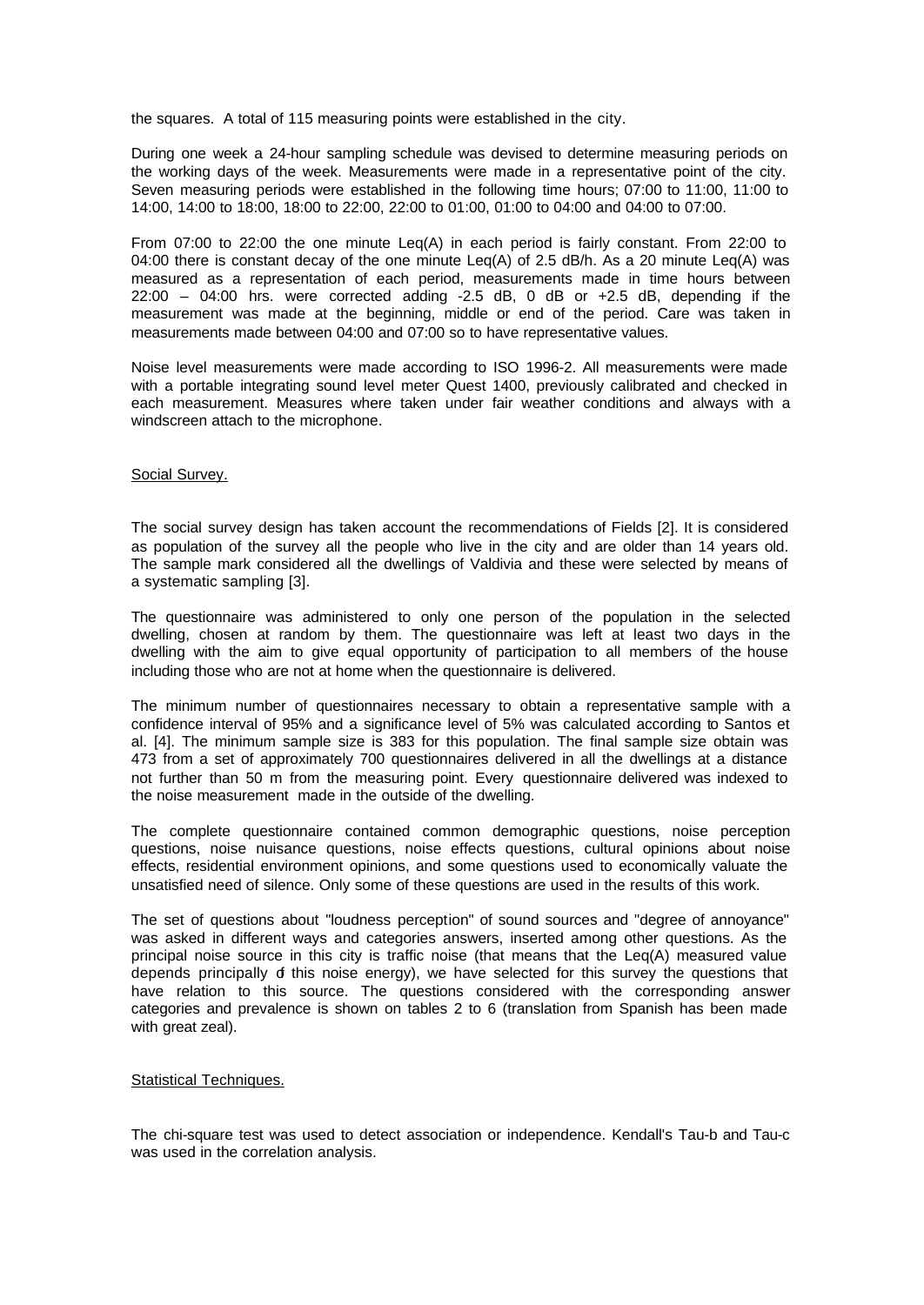The mathematical technique of main components was used in factorial analysis. Bartlett's Test of Sphericity and Kaiser-Meyer-Olkin measure of sampling adequacy test was used to indicate if the factor model was appropriate. The Varimax procedure was used to rotate de matrix.

# **RESULTS AND DISCUSSION.**

# Measurements.

As a global result of the measurements, the mode, average, standard deviation, minimum and maximum for each period of the measurements of Leq(A) made in the 115 points of the city, are shown on table 1.

|          | and moderation to or and Edg(i), made in and indipentite or and only. |      |         |              |         |         |
|----------|-----------------------------------------------------------------------|------|---------|--------------|---------|---------|
| Variable | Period                                                                | Mode | Average | S. Deviation | Minimum | Maximum |
|          |                                                                       |      | 68      |              | 45      |         |
|          |                                                                       | 74   | 68      |              | 47      | 85      |
|          |                                                                       |      | 68      |              | 50      | 78      |
| Leq(A)   |                                                                       | 73   | 69      |              | 48      | 78      |
|          |                                                                       | 59   | 64      |              | 44      | 76      |
|          |                                                                       | 59   | 58      |              | 38      | 75      |
|          |                                                                       | 60   | 59      |              | 32      |         |

Table 1. Mode, average, standard deviation, minimum and maximum for each period of the measurements of the Leg(A) made in the 115 points of the city.

The centre of the town is a common point of the city, where people of all ages very often go since there they are the post office, banks, municipality, court, shops, etc, all around a 100 x 200 m plaza. This place has a constant one minute Leg(A) of 70 dB  $\pm$  2 dB from 07:00 hrs. to 22:00 hrs. Then, the Leq(A) diminishes at a rate of 2.5 dB per hour reaching the level of 50 dB at 05:00 hrs. This place is catalogued by 13.3% of those interviewed as "very noisy", 48.4% as "noisy", 36.2% as "not very noisy" and 2.1% did not know or did not answer.

# Demographic Prevalence.

The demographic prevalence of the survey is in concordance with the demographic statistics index of city. For example, the age variable has a triangular distribution with a relatively equal participation of men and women in every range of age. The prevalence of unemployment and socioeconomic groups are also in accordance with the official statistics index. These results reinforce the presumption of a good setup of the survey.

### Community Response.

The prevalence for each category of the set of questions considered is shown on tables 2 to 6. In these tables the difference with 100% in every row corresponds to percentage of people who did not know what to answer or did not answer.

| Questions                                                                    | Categories         |            |            |          |  |
|------------------------------------------------------------------------------|--------------------|------------|------------|----------|--|
| How do you consider the actual environmental<br>conditions of your dwelling? | Verv<br>acceptable | Acceptable | <b>Bad</b> | Very bad |  |
| A. Day silence outside house                                                 | 4.9%               | 21.4%      | 42.5%      | 20.1%    |  |
| B. Night silence outside house                                               | 9.3%               | 24.9%      | $35.9\%$   | 19.0%    |  |

Table 2. Prevalence's of questions A and B.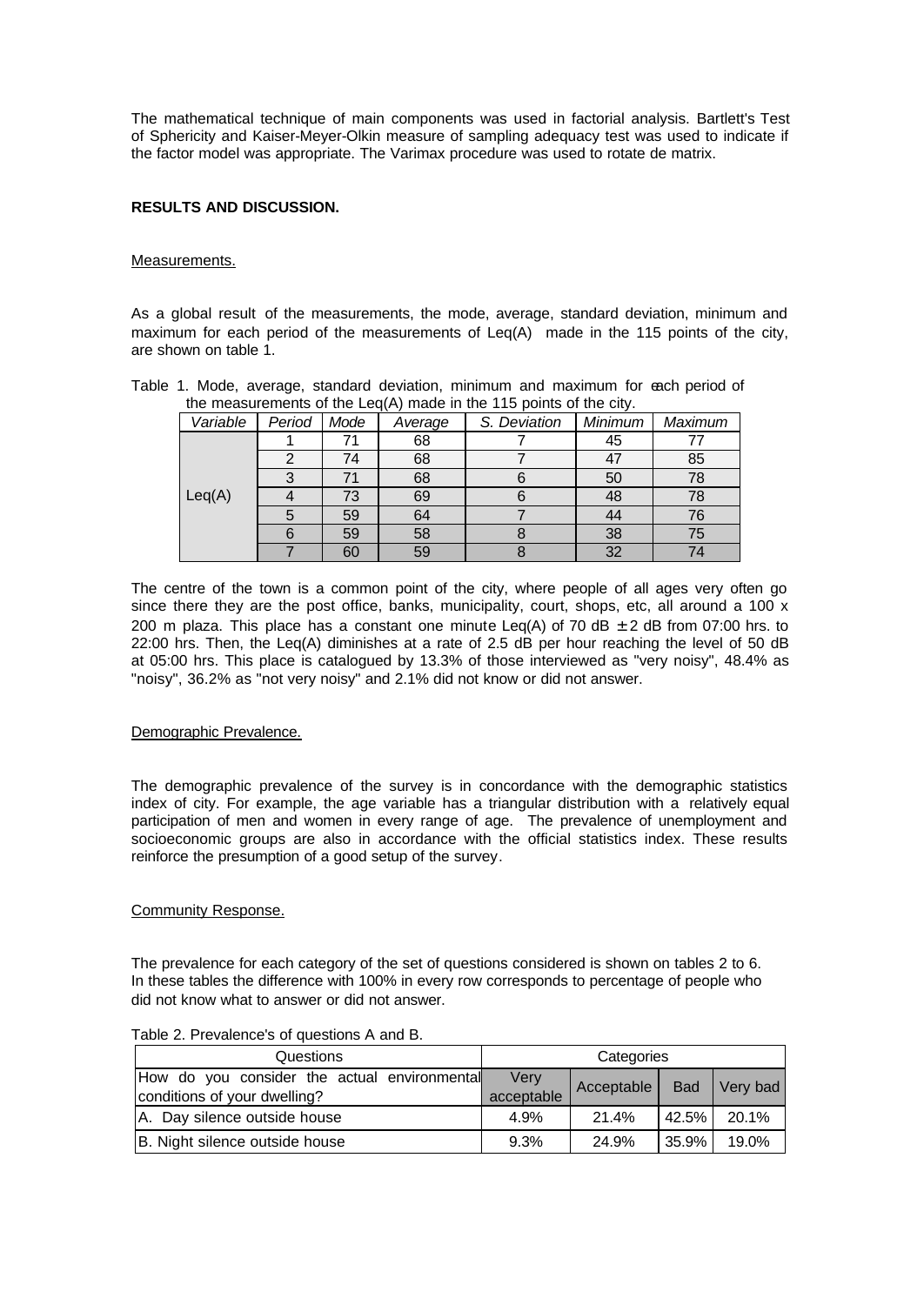Table 3. Prevalence's of question C.

| Variables                                                                    | Categories |       |              |           |  |
|------------------------------------------------------------------------------|------------|-------|--------------|-----------|--|
| How do you consider the actual environmental<br>conditions of your dwelling? | Very low   | Low   | Hiah         | Very High |  |
| IC. Amount of road traffic                                                   | 5.1%       | 30.9% | <b>31.9%</b> | 18.6%     |  |

Table 4. Prevalence's of questions D and E.

| Variables                                                                                   | Categories                 |         |                    |             |              |
|---------------------------------------------------------------------------------------------|----------------------------|---------|--------------------|-------------|--------------|
| When you are outside your dwelling, how<br>loud do you hear the following noise<br>sources? | Very quiet or<br>not heard | Quiet   | Moderately<br>loud | Loud        | Verv<br>loud |
| D. Traffic noise outside house.                                                             | 1.5%                       | $4.7\%$ | 25.2%              | 33.4% 28.1% |              |
| E. Vehicle horns outside house.                                                             | 5.5%                       | 14.0%   | 31.7%              |             | 22.4% 16.5%  |

Table 5. Prevalence's of questions F to M.

| Variables                                                                          | Categories                  |                       |         |                          |  |  |
|------------------------------------------------------------------------------------|-----------------------------|-----------------------|---------|--------------------------|--|--|
| What is the degree of annoyance that<br>the following noise sources causes<br>you? | Slightly or no<br>annoyance | Moderately<br>annoyed | Annoyed | Very (Highly)<br>annoyed |  |  |
| F. Vehicle acceleration noise.                                                     | 10.1%                       | 16.7%                 | 33.8%   | 29.8%                    |  |  |
| G. Break noise.                                                                    | 10.1%                       | 22.6%                 | 34.5%   | 21.8%                    |  |  |
| H. Vehicles without or bad exhaust<br>mufflers.                                    | 7.8%                        | 14,8%                 | 27.5%   | 37.0%                    |  |  |
| I. Vehicles horns.                                                                 | 4.9%                        | 13.3%                 | 34.2%   | 37.8%                    |  |  |
| J. Car traffic.                                                                    | 21.8%                       | 38.3%                 | 23.3%   | 6.1%                     |  |  |
| K. Truck traffic.                                                                  | 8.9%                        | 19.9%                 | 35.7%   | 24.3%                    |  |  |
| L. Motorcycle traffic.                                                             | 15.4%                       | 23.0%                 | 31.9%   | 18.6%                    |  |  |
| M. Bus traffic.                                                                    | 16.3%                       | 25.4%                 | 33.4%   | 14.0%                    |  |  |

Table 6. Prevalence's of question N to P.

| Variables                                                                                      | Categories |                    |              |  |
|------------------------------------------------------------------------------------------------|------------|--------------------|--------------|--|
| When you are in the outside of your dwelling, how loud do<br>you hear the environmental noise? | Quiet      | Moderately<br>loud | Very<br>loud |  |
| N. During daytime                                                                              | 14.2%      | 50.3%              | 33.0%        |  |
| O. During week nighttimes                                                                      | 33.4%      | 46.1%              | 17.3%        |  |
| P. During weekend nighttimes                                                                   | 17.8%      | 46.7%              | 33.0%        |  |

Vehicles horns and vehicles without or bad exhaust mufflers are perceived as the most annoying noise sources of traffic noise. The type of traffic that makes the most annoying noise are the trucks followed by motorcycles.

Daytime noise is perceived louder than nighttime's noise and weekend nighttimes is perceived louder than week nighttimes. A 43.8% of the interviewed said that sleeping was interrupted by noise.

We found association and correlation between the qualification of noise loudness at the outside of the dwellings at nighttime and daytime, and perception of the amount of traffic, with respect to the noise index LeqN, LeqD, and LeqDN. The results obtained are shown on tables 7 and 8.

As it can be seen in table 7, there is a better association between the qualification of amount of traffic to index LeqDN than the qualification of noise loudness at daytime and nigh time with respect to noise index LeqD and LeqN. Nevertheless, the qualification of the environmental noise is in concordance with the loudness of noise perceived and with noise index. Also, as is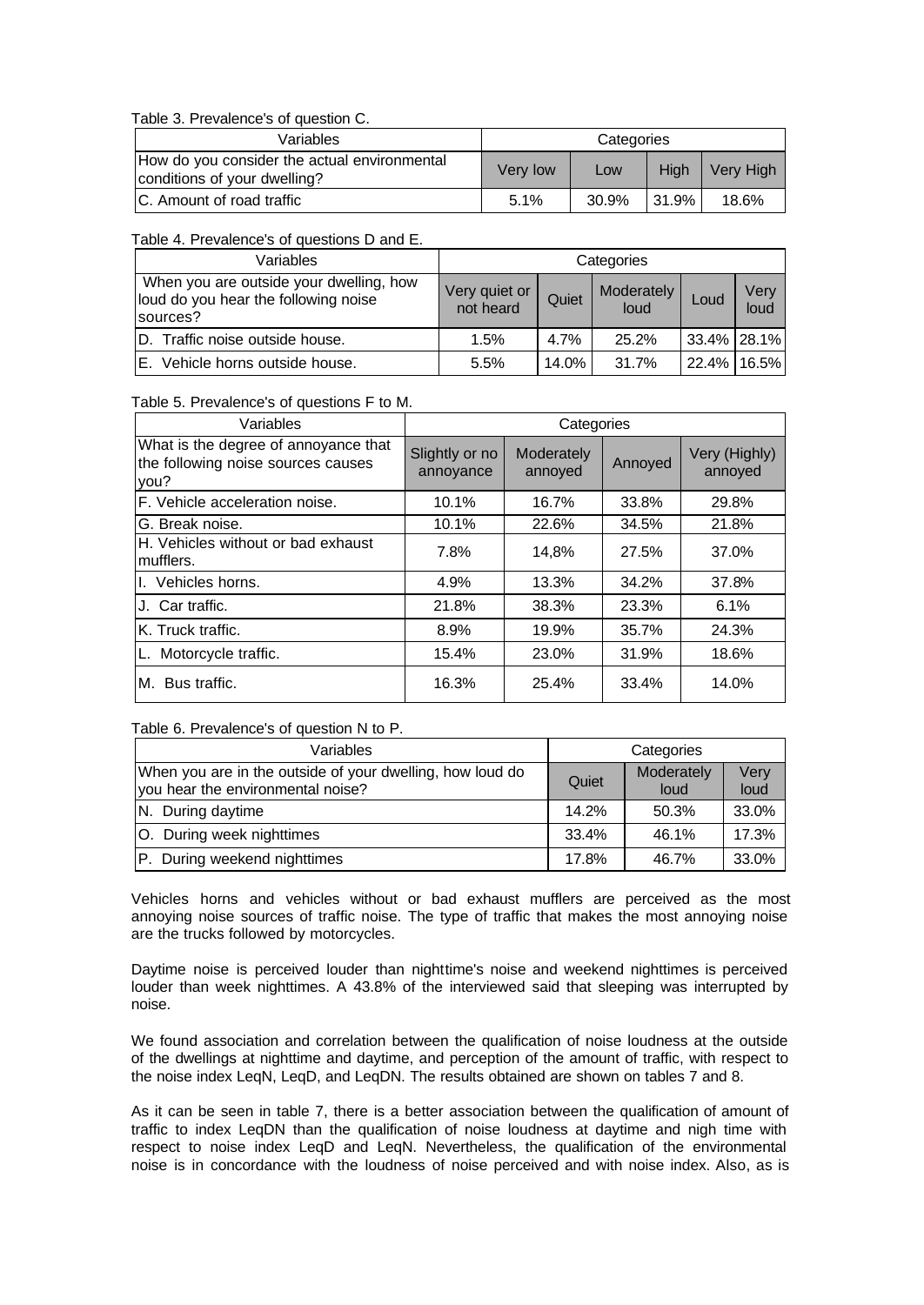seen in table 8, there is a correlation between the perception of amount of traffic to index LeqDN and noise loudness at daytime and nigh time with noise index LeqD and LeqN.

Table 7.

| Association between                     | Degree of freedom | Chi square | Sig. level |
|-----------------------------------------|-------------------|------------|------------|
| Perception of night noise – LegN        |                   | 33.04      | $< 0.1\%$  |
| Perception of day noise – LegD          |                   | 53.70      | $< 0.1\%$  |
| Perception of amount of traffic – LegDN |                   | 58.71      | $< 0.1\%$  |

Table 8.

| Correlation between                     | Tau b | Tau c | Sig. level |
|-----------------------------------------|-------|-------|------------|
| Perception of night silence – LeqN      | 0.162 | 0.152 | $< 0.1\%$  |
| Perception of day silence – LegD        | 0.270 | 0.241 | $< 0.1\%$  |
| Perception of amount of traffic – LegDN | 0.268 | 0.252 | $< 0.1\%$  |

In the factor analysis made on all the variables of table 2 to table 6, including LeqDN, the following results were obtain:

The value of the determinant of the correlation matrix is 0.001815, which applied to the Bartlett's Test of Sphericity, a Chi-Square of approximately 2465 is obtained, with 136 degrees of freedom and a significance level of less than 0.0%. The Kaiser-Meyer-Olkin measure of sampling adequacy gave 0.878. These values indicate us that the factorial analysis is applicable. Three components have been extracted. The total variance explained by each component is 23.5%, 16.0% and 14.4% with a cumulative total of 53.9%. Table 9 shows the rotated factorial matrix with the three extracted components.

| Table 9. Rotated matrix of the factors. |  |  |
|-----------------------------------------|--|--|
|                                         |  |  |

| Variables                                             |                                       | Component |         |         |
|-------------------------------------------------------|---------------------------------------|-----------|---------|---------|
|                                                       |                                       |           | 2       | 3       |
|                                                       | A. Day silence outside house          |           | 0,11    | 0,18    |
| <b>Actual conditions?</b>                             | B. Night silence outside house        | 0,75      | $-0,04$ | 0,16    |
|                                                       | C. Amount of road traffic             | 0,53      | 0,17    | 0,03    |
| How loud?                                             | D. Road traffic outside house.        | 0,66      | 0,28    | 0,21    |
|                                                       | E. Car horns outside house.           | 0,57      | 0,20    | 0,21    |
|                                                       | F. Car acceleration noise             | 0,18      | 0,19    | 0,76    |
|                                                       | G. Break noise<br>0,17                |           | 0,21    | 0,80    |
|                                                       | H. Vehicles without or bad exhaust    |           |         |         |
|                                                       | mufflers                              | 0,04      | 0,07    | 0,80    |
| Annoyance<br>caused<br>by<br>following noise sources? | the     Car horns                     | 0,05      | 0,42    | 0,56    |
|                                                       | J. Car traffic.                       | 0,24      | 0,77    | 0,10    |
|                                                       | K. Truck traffic.                     | 0,25      | 0,73    | 0,13    |
|                                                       | Motorcycle                            |           | 0,64    | 0,24    |
|                                                       | <b>Bus traffic</b><br>М.              | 0,05      | 0,81    | 0,18    |
|                                                       | N. Noise during daytime               | 0,64      | 0,30    | 0,03    |
| Environmental noise outside the<br>dwelling.          | Noise during week nighttimes<br>О.    | 0,71      | 0,15    | 0,04    |
|                                                       | Noise during weekend nighttimes<br>Р. | 0,70      | 0,05    | 0,07    |
| Measurement.                                          | Q. LeqDN                              | 0,55      | $-0,01$ | $-0,05$ |

A factorial weight indicates us the degree of correlation between the variables and the component obtained.

The first component can be related to the subjective long time (one or more years) impression of the environmental noisiness in the neighbourhood. The long term environmental noise is